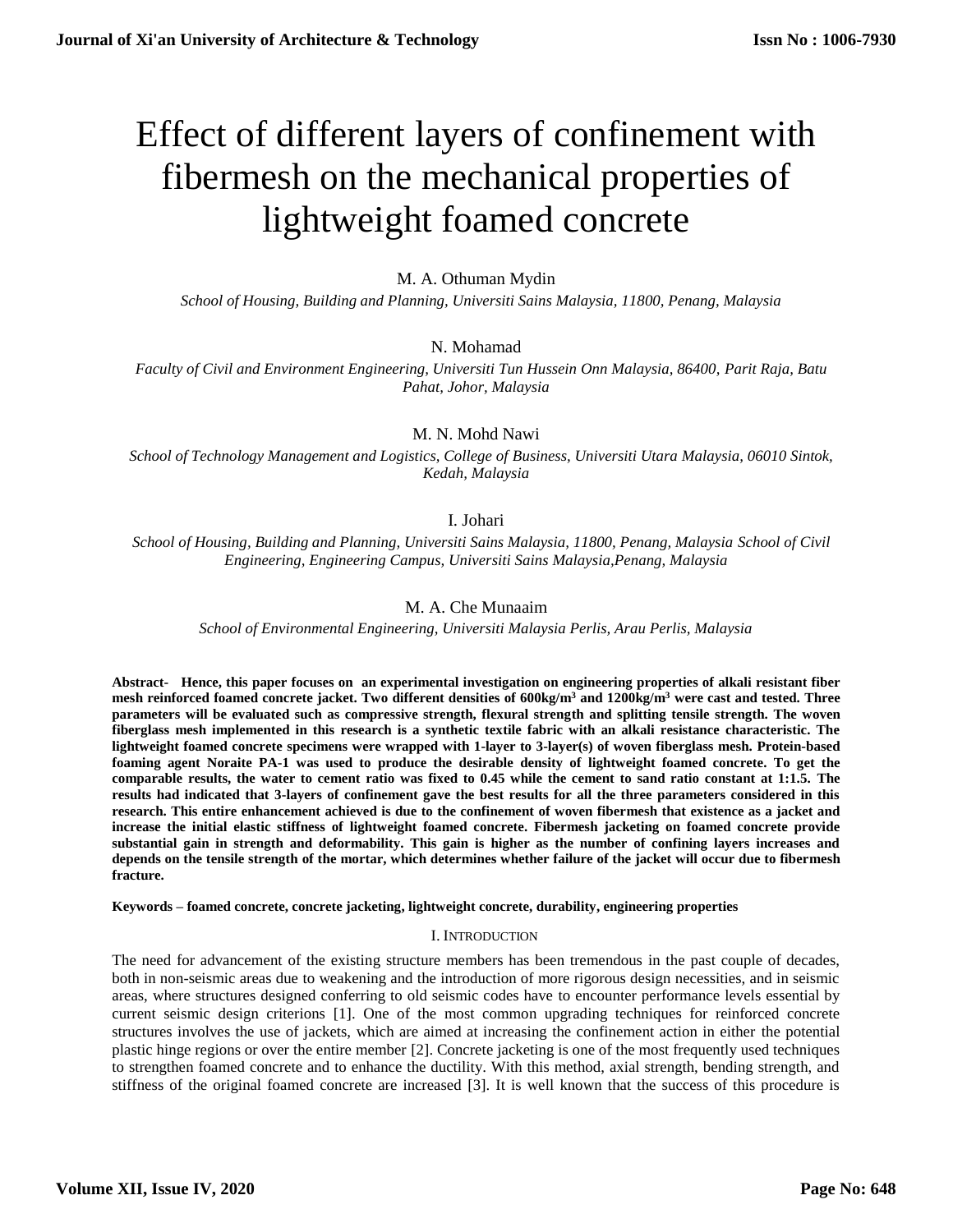dependent on the monolithic behavior of the composite element. Hence this research focuses on an experimental investigation on engineering properties of alkali resistant fiber mesh reinforced foamed concrete jacket.

#### II. MATERIALS AND MIX DESIGN

*2.1 Ordinary Portland cement (OPC)*

The Ordinary Portland Cement (OPC) utilized in this research was supplied by a company known by YTL Cement Bhd. This cement utilized conformed to Type I Portland Cement in accordance to BS 12 Standard [14]. The cement was prepared before mixing and covered it with plastic to avoid hydration process on it. The chemical arrangement of this cement is summarised in Table 1.

| <b>Chemical compound</b> | <b>Portland cement</b> |
|--------------------------|------------------------|
| Mgo                      | 1.50                   |
| Al2O3                    | 3.60                   |
| SiO2                     | 16.00                  |
| SO <sub>3</sub>          | 3.10                   |
| K2O                      | 0.34                   |
| CaO                      | 72.00                  |
| Fe2O3                    | 2.90                   |
| Na <sub>2</sub> O        | n/d                    |

Table 1 Chemical compositions of Portland cement

## *2.2 Sand*

Fine aggregates river sand was used. The sand was dried and sieved through sieve 2.36 mm and treated in accordance with BS 882 to increase the cellular mortar flow features and constancy as in BS12620.

#### *2.3 Water*

The water used for this study was potable tap water, free from any dissolved metal or ions that might constrain the setting and hydration process of the cellular mortar mixes. The water was also used to insipid the foaming agent for aeration process.

#### *2.4 Surfactants*

In this laboratory exploration, protein based surfactant was utilised as the foaming agent as it is more stable compared to the others available in the market. Based on researcher experiences, protein based surfactant formed tiny bubble size, which can offer more stable and stronger closed bubble structure in the mix. The bubbles were created by the foam making machine with the aid of air compressor by using a surfactant and water at a ratio of 1 to 33. For this research project, the foam density ranged between 58 kg/m<sup>3</sup> and 63 kg/m<sup>3</sup> was used for the production of cellular mortar [4]. It was used to mix with fresh mortar therefore the wet density of the mortar can be controlled via rate of air bubbles generated in the cement paste mix.

#### *2.5 Fibermesh*

For this particular study, 160gsm fiberglass mesh also known as textile fabric was used as confinement in this study to enhance the mechanical properties of lightweight foamed concrete. This textile fabric categorized as synthetic fiber that compromising an alkali resistance which can prolong the durability performance of LFC. It is also ecofriendly, lightweight, and flexible (can be form to any form). Figure 1 shows the fibermesh used in this particular study.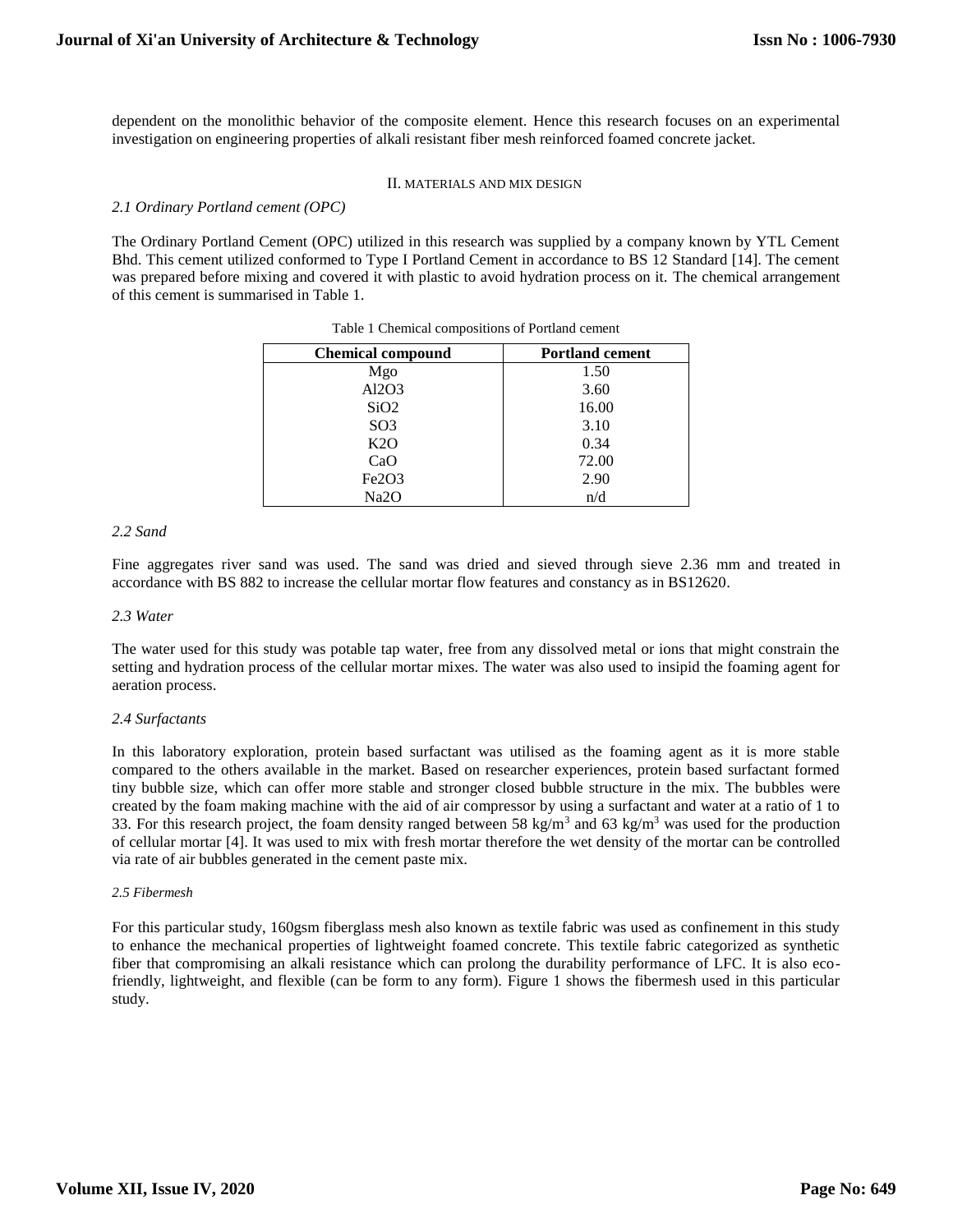

Figure 1. Fibermesh of 160gsm used in this research

## III. EXPERIMENTAL SETUP

The axial compressive strength tests were conducted up to the age of 28 days. Compressive strength is tested using cube specimens of 100mm x 100mm x 100mm according to BS EN 12390-3:2009 as been shown in Figure 2. Flexural test is also conducted up to the same age of 28 days. The flexural strength is done using prism specimens of 100mm x 100mm x 500mm according to BS ISO 1920-8:2009. The setup for flexural test is shown in Figure 3. In addition, tensile splitting test was done by referring to the ASTM C496 standard. The specimen size used was 100mm in diameter and 200mm in height cylinder (refer Figure 4).



Figure 2. Setup for compression test according to BS-EN 12390



Figure 3. Setup for 2-point bending test according to BS-EN 1521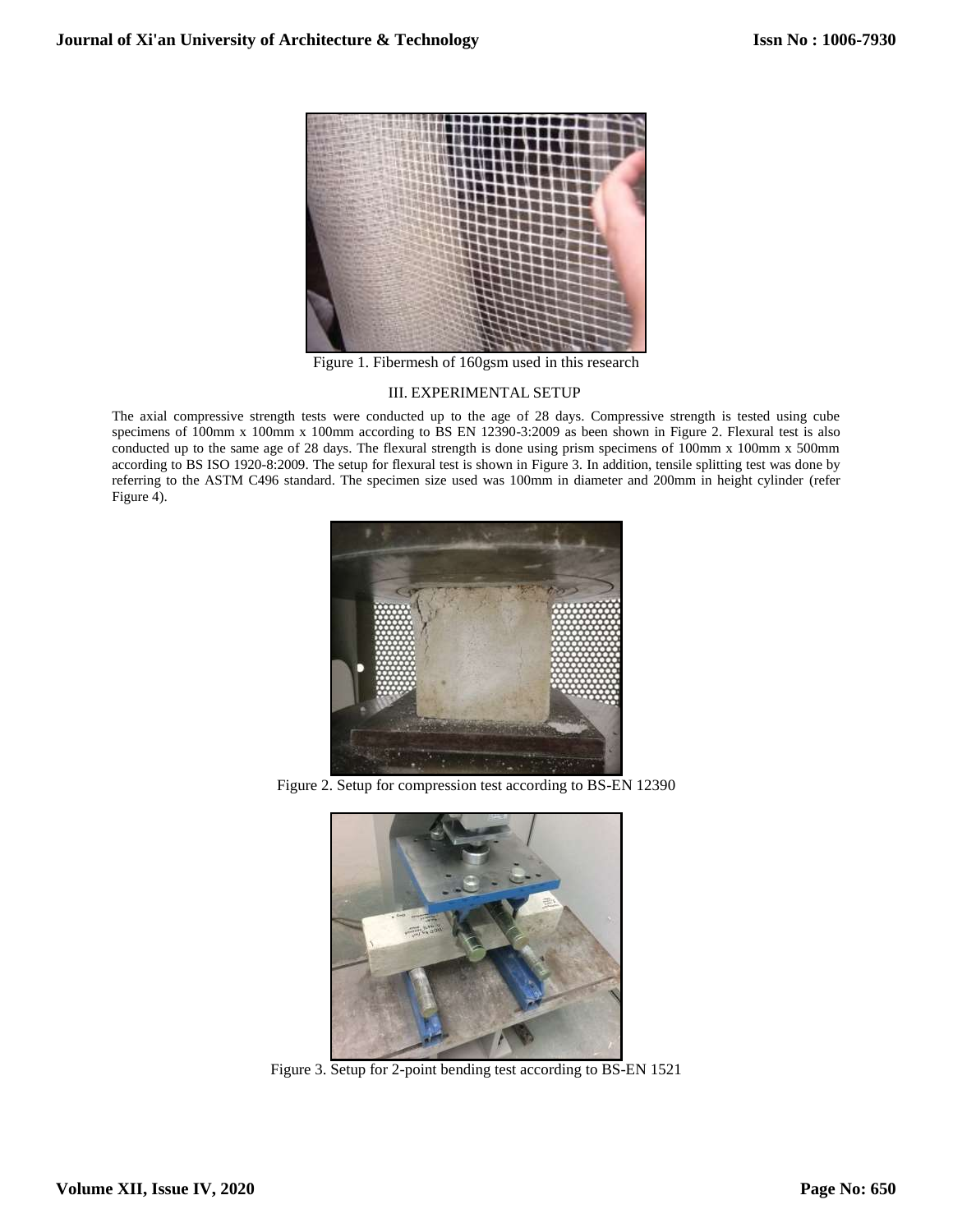

Figure 4. Setup for splitting tensile test in accordance to ASTM C496

## IV. RESULTS AND DISCUSSION

## *4.1 Compressive Strength*

Figures 5 and 6 display the axial compressive strength results for 600 kg/m<sup>3</sup> and 1200 kg/m<sup>3</sup> densities correspondingly. From both figures, it can be clearly seen that 3-layer of fibermesh jacketing lead to highest compressive strength. Overall, it may be concluded that textile-mortar confining jackets provide substantial gain in compressive strength and deformability. This gain is higher as the number of confining layers increases and depends on the tensile strength of the mortar. Fibermesh jacketing on foamed concrete provide substantial gain in compressive strength and deformability [5]. This gain is higher as the number of confining layers increases and depends on the tensile strength of the mortar, which determines whether failure of the jacket will occur due to fiber fracture or debonding [6].



Figure 5. Compressive strength of foamed concrete of 600kg/m<sup>3</sup> with different layers of jacketing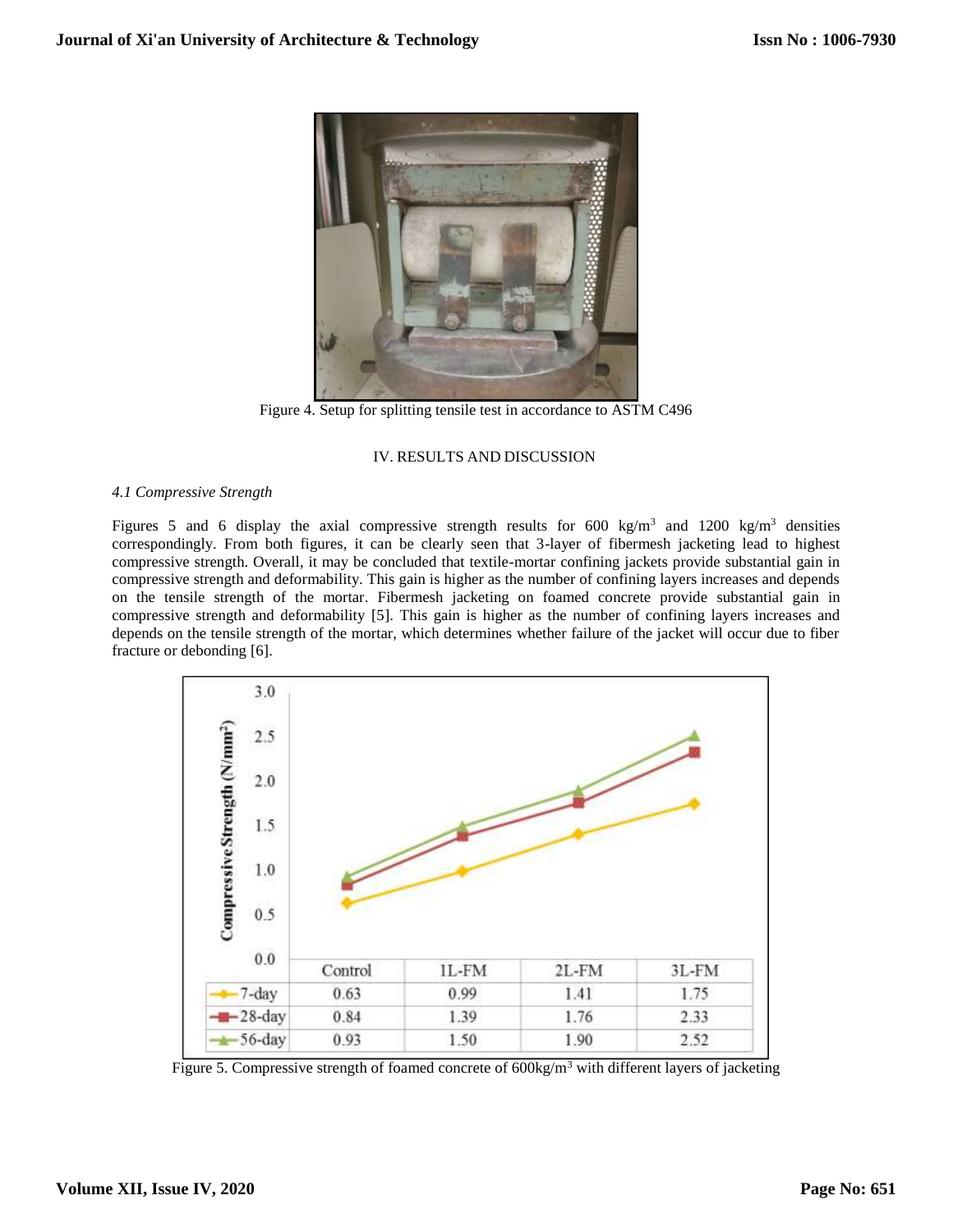

Figure 6. Compressive strength of foamed concrete of  $1200\text{kg/m}^3$  with different layers of jacketing

# *4.2 Flexural Strength*

On the other hand, Figures 7 and 8 displays the flexural strength results for 600 kg/m<sup>3</sup> and 1200 kg/m<sup>3</sup> densities correspondingly. Same results were obtained as per axial compressive strength. From both figures, it can be clearly seen that 3-layer of fibermesh jacketing lead to highest flexural strength. Properly designed textiles under flexural load combined with inorganic binders have a good potential as strengthening materials of reinforced concrete members [7].



Figure 7. Flexural strength of foamed concrete of 600kg/m<sup>3</sup> with different layers of jacketing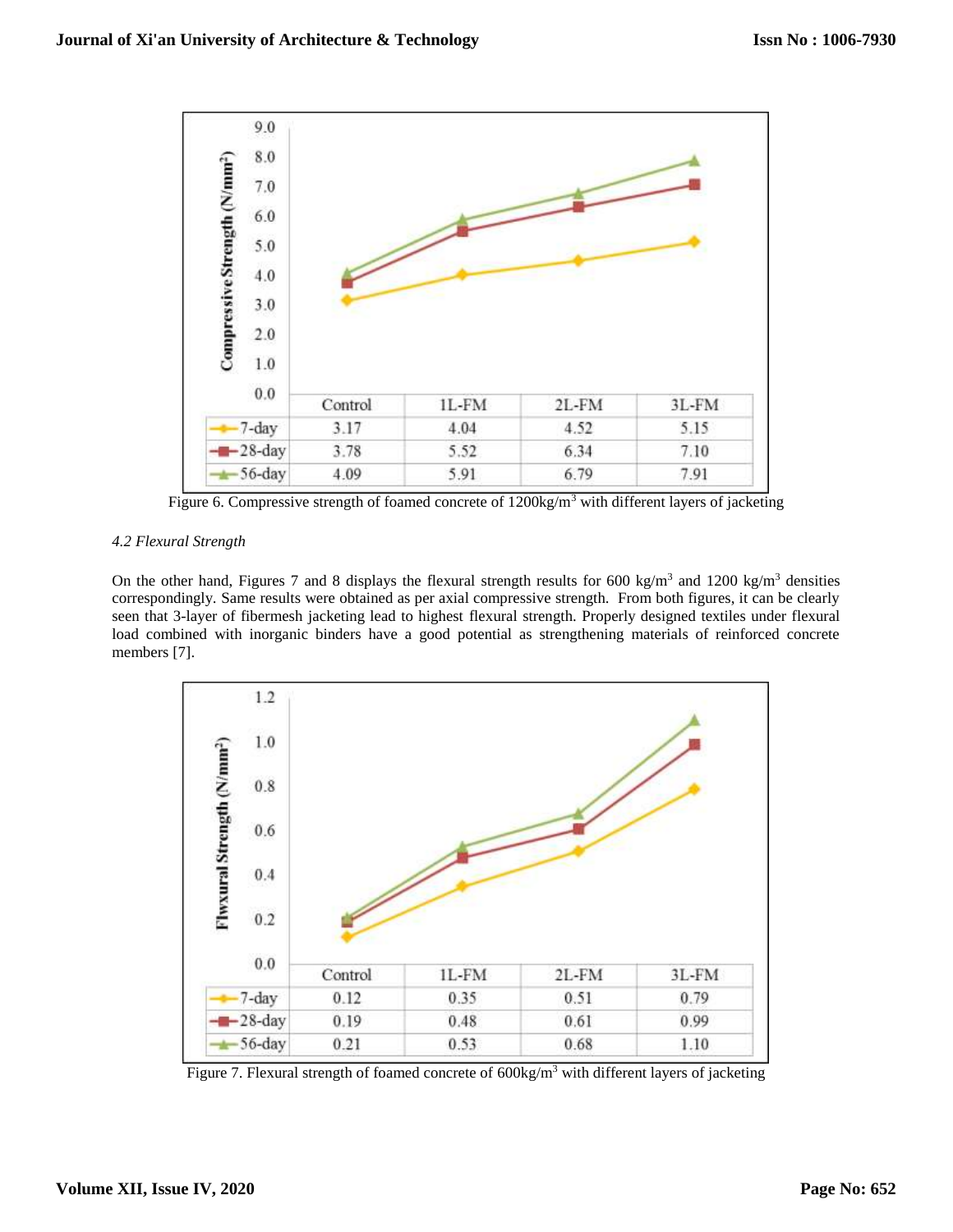

Figure 8. Flexural strength of foamed concrete of 1200kg/m<sup>3</sup> with different layers of jacketing

# *4.2 Splitting Tensile Strength*

Figures 9 and 10 show the splitting tensile strength results for 600 kg/m<sup>3</sup> and 1200 kg/m<sup>3</sup> densities respectively. From both figures, it can be clearly seen that 3-layer of fibermesh jacketing lead to uppermost splitting tensile strength. Under tensile load, foamed concrete jacket developed vertical cracks which grew slowly but progressively [8]. When the peak stress point was reached the cracks became wider till the failure moment [9].



Figure 9. Splitting tensile strength of foamed concrete of  $600\text{kg/m}^3$  with different layers of jacketing